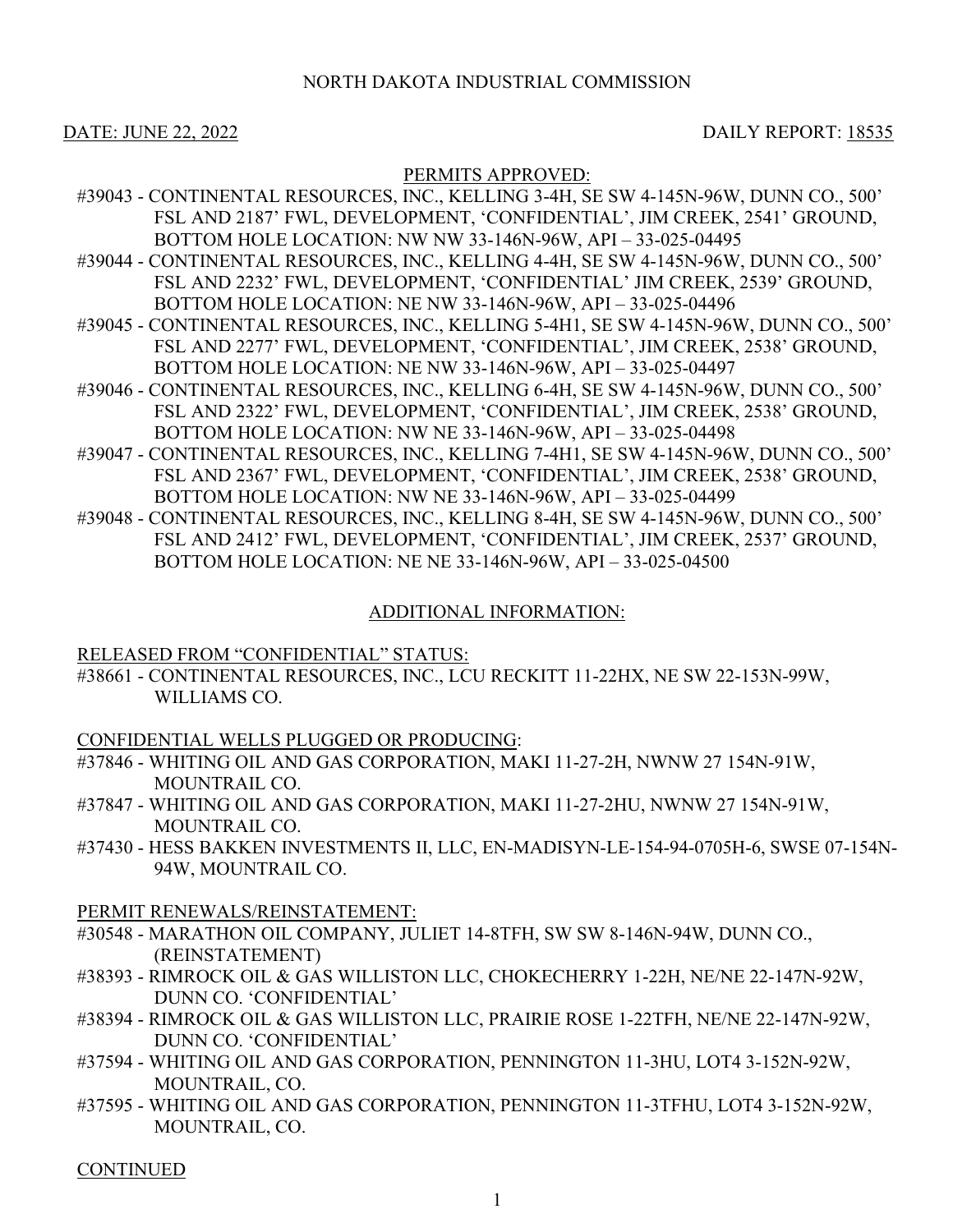PERMIT CANCELLATIONS:

- #35925 CONTINENTAL RESOURCES, INC., CHLOE 2ND, SW SW 20-156N-99W, WILLIAMS CO.
- #35468 OASIS PETROLEUM NORTH AMERICA LLC, MHA 2-27-26H-150-92, SE NE 28-150N-92W, MOUNTRAIL CO.
- #35465 OASIS PETROLEUM NORTH AMERICA LLC, MHA 3-27-26H-150-92, SE NE 28-150N-92W, MOUNTRAIL CO.
- #35474 OASIS PETROLEUM NORTH AMERICA LLC, MHA 2-29-30H-150-92, SE NE 28-150N-92W, MOUNTRAIL CO.
- #35471 OASIS PETROLEUM NORTH AMERICA LLC, MHA 3-29-30H-150-92, SE NE 28-150N-92W, MOUNTRAIL CO.

PRODUCING WELLS COMPLETED:

- #38293 CONTINENTAL RESOURCES, INC., SPRINGFIELD 11-8HSL, NENE 17-155N-98W, WILLIAMS CO., 1626 BOPD, 1277 BWPD
- #38296 CONTINENTAL RESOURCES, INC., ROLF FEDERAL 10-17H1, NENE 17-155N-98W, WILLIAMS CO., 1473 BOPD, 1462 BWPD
- #38297 CONTINENTAL RESOURCES, INC., ROLF FEDERAL 9-17H, NWNE 17-155N-98W, WILLIAMS CO., 1667 BOPD, 1083 BWPD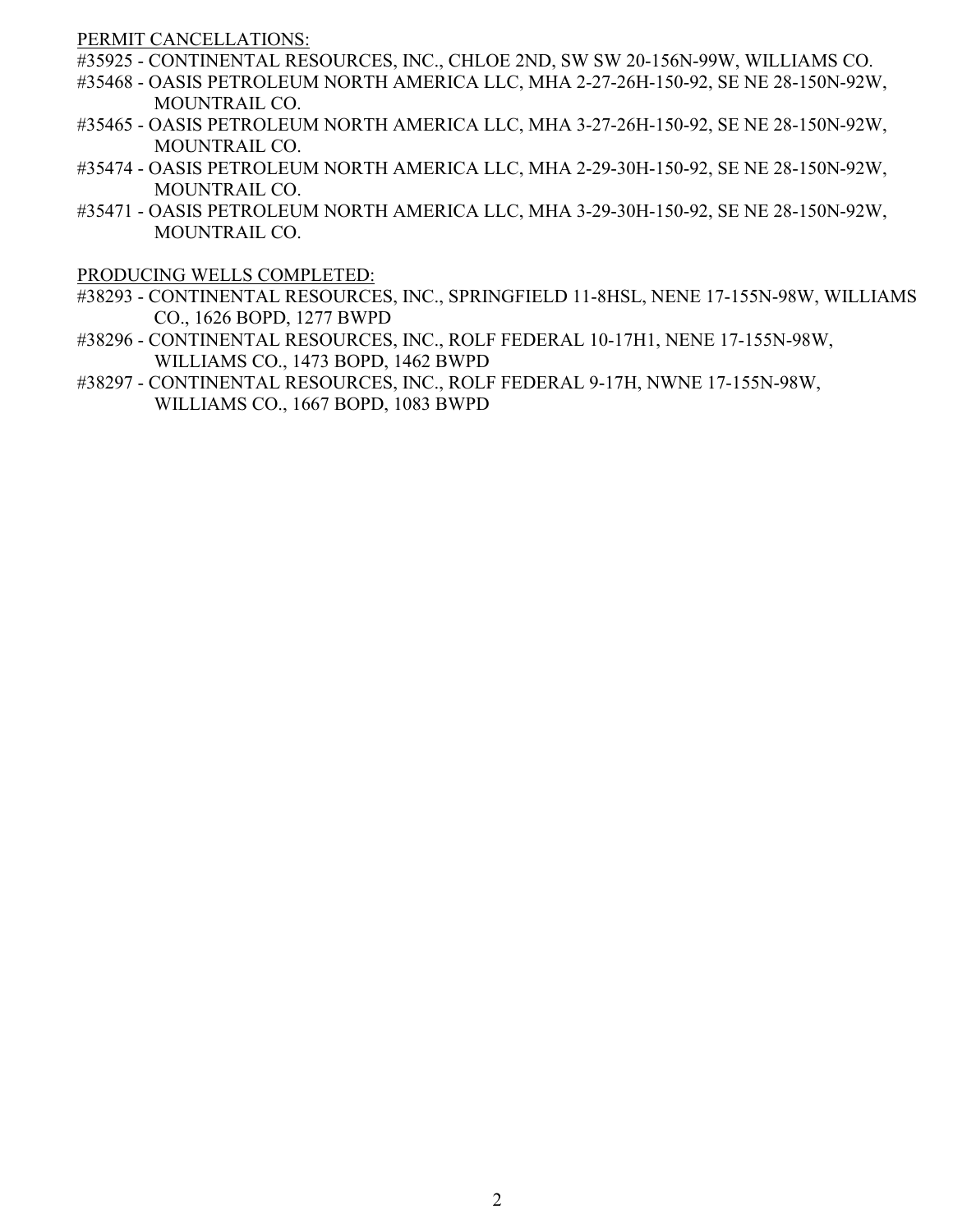\*Well data published at dmr.nd.gov/oilgas is now updating however Active Drilling Rigs, and rig viewing on the GIS Map Server are still impacted.

# When an estimated date of repair is available, we will update this service notice.

**If you have questions emai[l oilandgasinfo@nd.gov](mailto:oilandgasinfo@nd.gov)**

6/22/2022 – 42 ACTIVE RIGS

#### **COLUMN DEFINITIONS:**

**RIG ID** – Refers to the name of the rig.

**Well Operator** – Refers to the operator of the well where rig is located.

**Well name & Number** – Well name and number of well where rig is located.

**Current Location –** Quarter Quarter – Section – Township - Range

**County**

**File Number –** NDIC File Number of well where rig is located.

**API –** API Number of well where rig is located.

**Start Date** – The date when the **rig** started its most recent activity at the well location. This is not the spud date. Watch this video for how [to find the spud date of a well\\*](https://youtu.be/JjWwzuuMVpM). **Next Location -** Anticipated Next rig location. These are obtained from rig crews and are subject to changes determined by the operator. (MIRU – Moving in, rigging up)

|                                                |                                                                |                                         | <b>CURRENT</b>        |                 | <b>FILE</b> |            | <b>START</b> | <b>NEXT</b>                                                               |
|------------------------------------------------|----------------------------------------------------------------|-----------------------------------------|-----------------------|-----------------|-------------|------------|--------------|---------------------------------------------------------------------------|
| RIG ID                                         | <b>WELL OPERATOR</b>                                           | <b>WELL NAME &amp; NUMBER</b>           | <b>LOCATION</b>       | <b>COUNTY</b>   | NO.         | <b>API</b> | <b>DATE</b>  | <b>LOCATION</b>                                                           |
|                                                |                                                                | SETTERLUND 159-94-34C-27-               |                       |                 |             |            |              | <b>BATCH</b><br><b>DRILLING</b><br><b>LATERALS ON</b><br><b>MULTIWELL</b> |
| H & P 515                                      | PETRO-HUNT, L.L.C.                                             | 1HS                                     | SE SW 34 159N 94W     | <b>BURKE</b>    | 38861       | 3301301920 | 06/17/2022   | PAD.                                                                      |
| STONEHAM 17                                    | KODA RESOURCES OPERATING,<br>LLC.                              | STOUT 2918-4BH                          | NW NW 29 160N<br>102W | <b>DIVIDE</b>   | 38888       | 3302301459 | 06/18/2022   |                                                                           |
| <b>NABORS B1</b>                               | LIME ROCK RESOURCES III-A, L.P.                                | EMERSON 5-24-25H-143-96L                | SE SE 13 143N 96W     | <b>DUNN</b>     | 37602       | 3302504048 | 06/18/2022   |                                                                           |
| <b>PATTERSON</b><br>276                        | <b>RIMROCK OIL &amp; GAS WILLISTON LLC</b>                     | <b>TWO SHIELDS BUTTE 13-21</b><br>11TFH | SW SW 21 149N 92W     | <b>DUNN</b>     | 38216       | 3302504202 | 06/13/2022   |                                                                           |
| <b>TRUE DRILLING</b><br>39                     | <b>ENERPLUS RESOURCES USA</b><br><b>CORPORATION</b>            | ACE 149-92-31D-30H                      | SW SE 31 149N 92W     | <b>DUNN</b>     | 38343       | 3302504263 | 06/02/2022   |                                                                           |
| H & P 454                                      | CONTINENTAL RESOURCES, INC.                                    | FULLER 5-2H                             | LOT 4 02 146N 97W     | <b>DUNN</b>     | 38365       | 3302504275 | 06/13/2022   |                                                                           |
| NABORS B18                                     | WPX ENERGY WILLISTON, LLC                                      | <b>WOUNDED FACE 14-15HW</b>             | SW SE 15 148N 94W     | <b>DUNN</b>     | 38435       | 3302504299 | 05/26/2022   |                                                                           |
| <b>H &amp; P INTERNL</b><br>DRLNG H & P<br>429 | <b>MARATHON OIL COMPANY</b>                                    | AUGUSTA 41-16H                          | SE SE 09 146N 93W     | <b>DUNN</b>     | 38449       | 3302504305 | 06/14/2022   |                                                                           |
| H & P 456                                      | CONTINENTAL RESOURCES, INC.                                    | MEDICINE HOLE 10-27H                    | SW SE 27 146N 96W     | <b>DUNN</b>     | 38788       | 3302504422 | 06/13/2022   |                                                                           |
| CYCLONE 38                                     | CONTINENTAL RESOURCES. INC.                                    | <b>BONNEVILLE 7-26HSL</b>               | SE SE 27 146N 96W     | <b>DUNN</b>     | 38819       | 3302504437 | 06/11/2022   |                                                                           |
| TRUE 40                                        | <b>ENERPLUS RESOURCES USA</b><br><b>CORPORATION</b>            | SEAM 149-93-05A-08H                     | LOT 1 05 149N 93W     | <b>DUNN</b>     | 38847       | 3302504454 | 06/06/2022   |                                                                           |
| TRUE 37                                        | SINCLAIR OIL & GAS COMPANY                                     | <b>HOVDEN FEDERAL 3-20H</b>             | NE NE 29 146N 97W     | <b>DUNN</b>     | 38863       | 3302504458 | 06/17/2022   |                                                                           |
| <b>NABORS B6</b>                               | <b>BURLINGTON RESOURCES OIL &amp;</b><br><b>GAS COMPANY LP</b> | SADDLE BUTTE 44-9 TFH                   | SE SE 09 149N 96W     | <b>MCKENZIE</b> | 30925       | 3305306814 | 06/18/2022   |                                                                           |